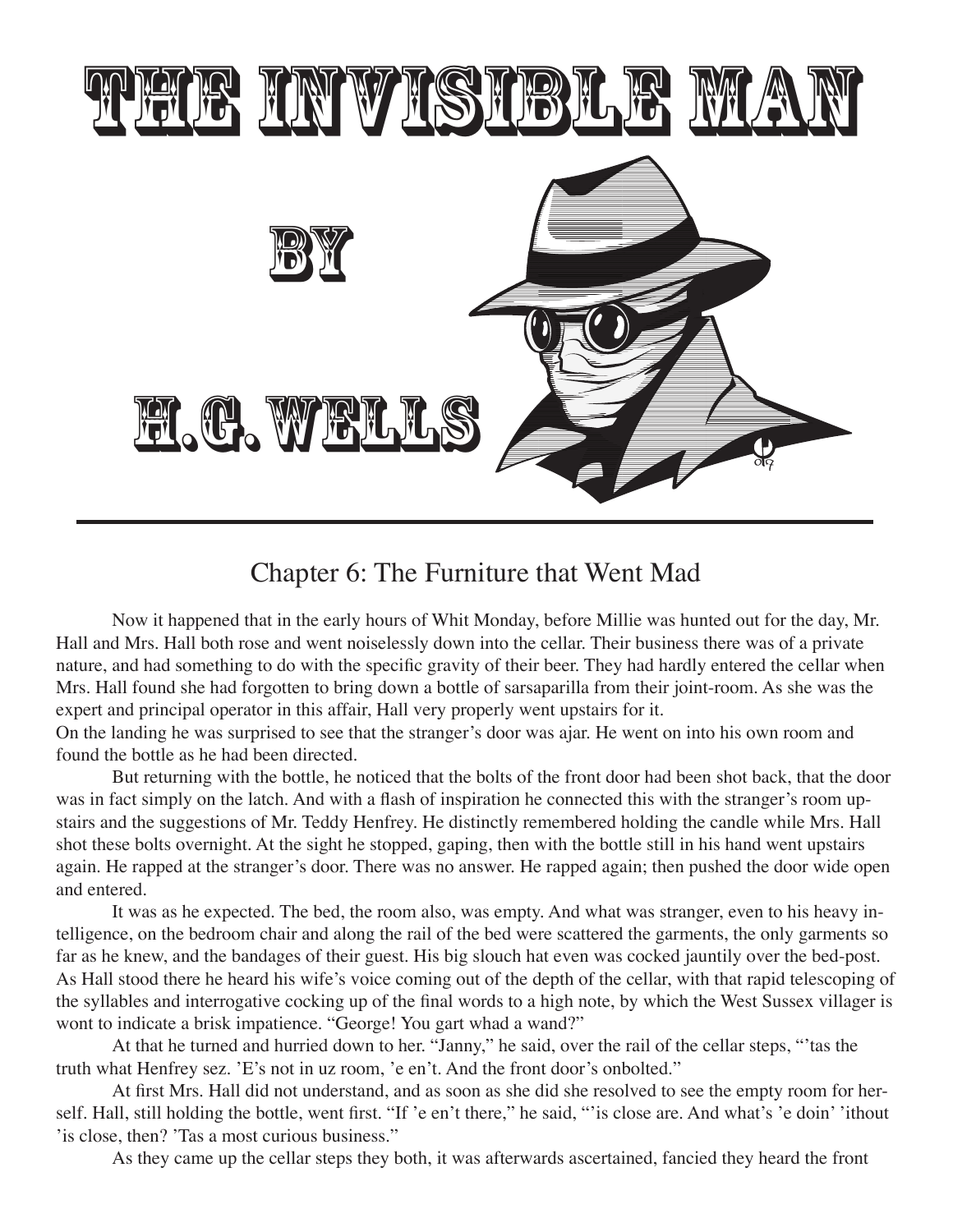door open and shut, but seeing it closed and nothing there, neither said a word to the other about it at the time. Mrs. Hall passed her husband in the passage and ran on first upstairs. Someone sneezed on the staircase. Hall, following six steps behind, thought that he heard her sneeze. She, going on first, was under the impression that Hall was sneezing. She flung open the door and stood regarding the room. "Of all the curious!" she said. She heard a sniff close behind her head as it seemed, and turning, was surprised to see Hall a dozen feet off on the topmost stair. But in another moment he was beside her. She bent forward and put her hand on the pillow and then under the clothes.

"Cold," she said. "He's been up this hour or more."

As she did so, a most extraordinary thing happened. The bed-clothes gathered themselves together, leapt up suddenly into a sort of peak, and then jumped headlong over the bottom rail. It was exactly as if a hand had clutched them in the centre and flung them aside. Immediately after, the stranger's hat hopped off the bed-post, described a whirling flight in the air through the better part of a circle, and then dashed straight at Mrs. Hall's face. Then as swiftly came the sponge from the washstand; and then the chair, flinging the stranger's coat and trousers carelessly aside, and laughing drily in a voice singularly like the stranger's, turned itself up with its four legs at Mrs. Hall, seemed to take aim at her for a moment, and charged at her. She screamed and turned, and then the chair legs came gently but firmly against her back and impelled her and Hall out of the room. The door slammed violently and was locked. The chair and bed seemed to be executing a dance of triumph for a moment, and then abruptly everything was still.

Mrs. Hall was left almost in a fainting condition in Mr. Hall's arms on the landing. It was with the greatest difficulty that Mr. Hall and Millie, who had been roused by her scream of alarm, succeeded in getting her downstairs, and applying the restoratives customary in such cases.

"Tas sperits," said Mrs. Hall. "I know 'tas sperits. I've read in papers of en. Tables and chairs leaping and dancing..."

"Take a drop more, Janny," said Hall. "'Twill steady ye."

"Lock him out," said Mrs. Hall. "Don't let him come in again. I half guessed — I might ha' known. With them goggling eyes and bandaged head, and never going to church of a Sunday. And all they bottles — more'n it's right for any one to have. He's put the sperits into the furniture.... My good old furniture! 'Twas in that very chair my poor dear mother used to sit when I was a little girl. To think it should rise up against me now!" "Just a drop more, Janny," said Hall. "Your nerves is all upset."

They sent Millie across the street through the golden five o'clock sunshine to rouse up Mr. Sandy Wadgers, the blacksmith. Mr. Hall's compliments and the furniture upstairs was behaving most extraordinary. Would Mr. Wadgers come round? He was a knowing man, was Mr. Wadgers, and very resourceful. He took quite a grave view of the case. "Arm darmed if thet ent witchcraft," was the view of Mr. Sandy Wadgers. "You warnt horseshoes for such gentry as he."

He came round greatly concerned. They wanted him to lead the way upstairs to the room, but he didn't seem to be in any hurry. He preferred to talk in the passage. Over the way Huxter's apprentice came out and began taking down the shutters of the tobacco window. He was called over to join the discussion. Mr. Huxter naturally followed over in the course of a few minutes. The Anglo-Saxon genius for parliamentary government asserted itself; there was a great deal of talk and no decisive action. "Let's have the facts first," insisted Mr. Sandy Wadgers. "Let's be sure we'd be acting perfectly right in bustin' that there door open. A door onbust is always open to bustin', but ye can't onbust a door once you've busted en."

And suddenly and most wonderfully the door of the room upstairs opened of its own accord, and as they looked up in amazement, they saw descending the stairs the muffled figure of the stranger staring more blackly and blankly than ever with those unreasonably large blue glass eyes of his. He came down stiffly and slowly, staring all the time; he walked across the passage staring, then stopped.

"Look there!" he said, and their eyes followed the direction of his gloved finger and saw a bottle of sar-

 $\overline{2}$